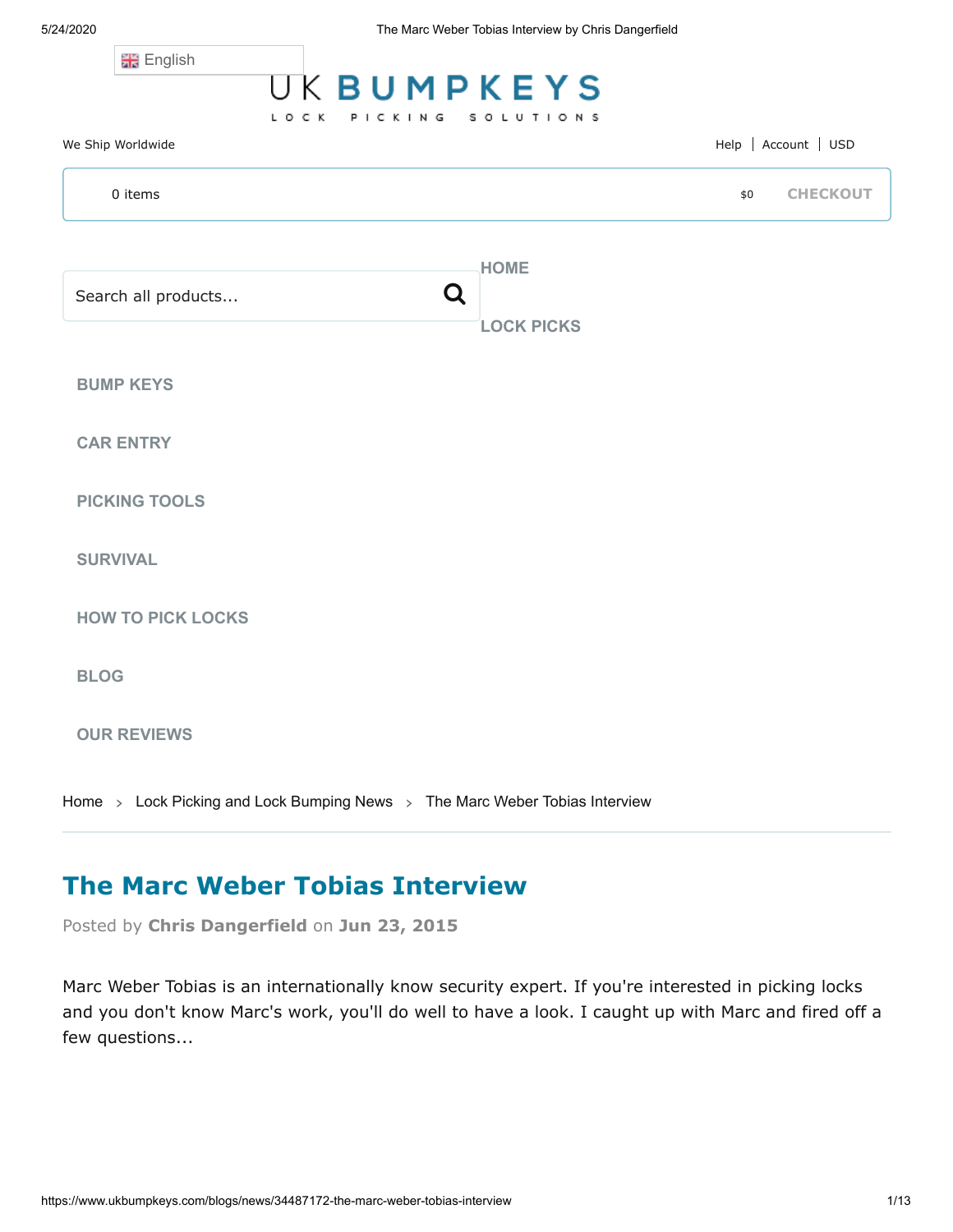5/24/2020 The Marc Weber Tobias Interview by Chris Dangerfield



## **UKBumpKeys**

Hello Marc, firstly thank you for agreeing to talk with me. I've been following your work for years, and it's continually provided me wonder and knowledge I doubt I, or any of us would have otherwise had. Your engagement and reporting of the Kaba Simplex story was fantastic, and a cracking example of your work. If anyone hasn't yet read it you can read it here if you want to get an understanding of Marc's work and knowledge of the field.

You're 'Lock Picking Royalty', with decades of experience with locks in your wake, you seem to know what there is to know about what there is to know about. Your book "open in 30 seconds" written with Tobias Bluzmanis and published in 2008 humiliated the Medeco Biaxial and other M3 security locks, it reminded me of a Derridian Deconstruction. The lock was left in a heap on the floor – figuratively speaking. It's not simply a picking 'how to' manual, it seems to have many agendas. What were your aims when writing of the book?

## **MWT**

First, to demonstrate that the research we had done was valid. And more than that, to show that high security locks are vulnerable to bumping, picking and other forms of attack. Medeco was and is the leader in the United States, and they learned a valuable lesson.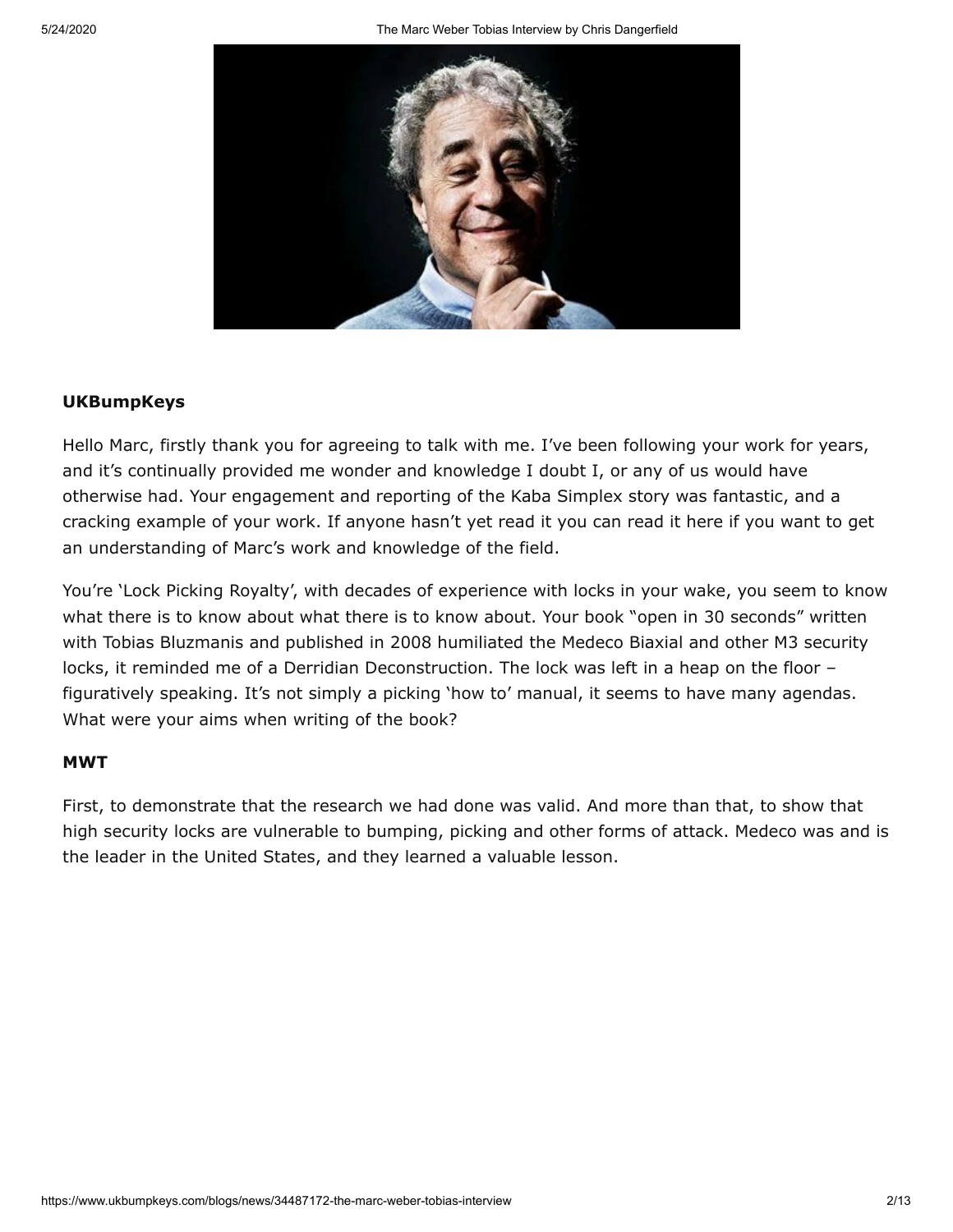

## **UKBumpKeys**

You published 5 (I think?) previous books on security before 'Open in 30 seconds' including work that represents your other skill as an investigative attorney and a certified polygraph examiner. At first they seem quite distinct (although bracketed under 'security') but we've seen recently how penetration testing (hacking) has informed lock picking and vice versa. How connected are these fields in your life? I mean polygraphs are lie-detectors – in some way so is lock picking! And every lock is a new investigation. Do these fields inform each other?

#### **MWT**

You are exactly correct. Determining vulnerabilities in locks is another form of very detailed technical investigation, and that is my background.

## **UKBumpKeys**

'Do you really think ignorance will keep you safe?' - Marc Tobias Weber

#### **MWT**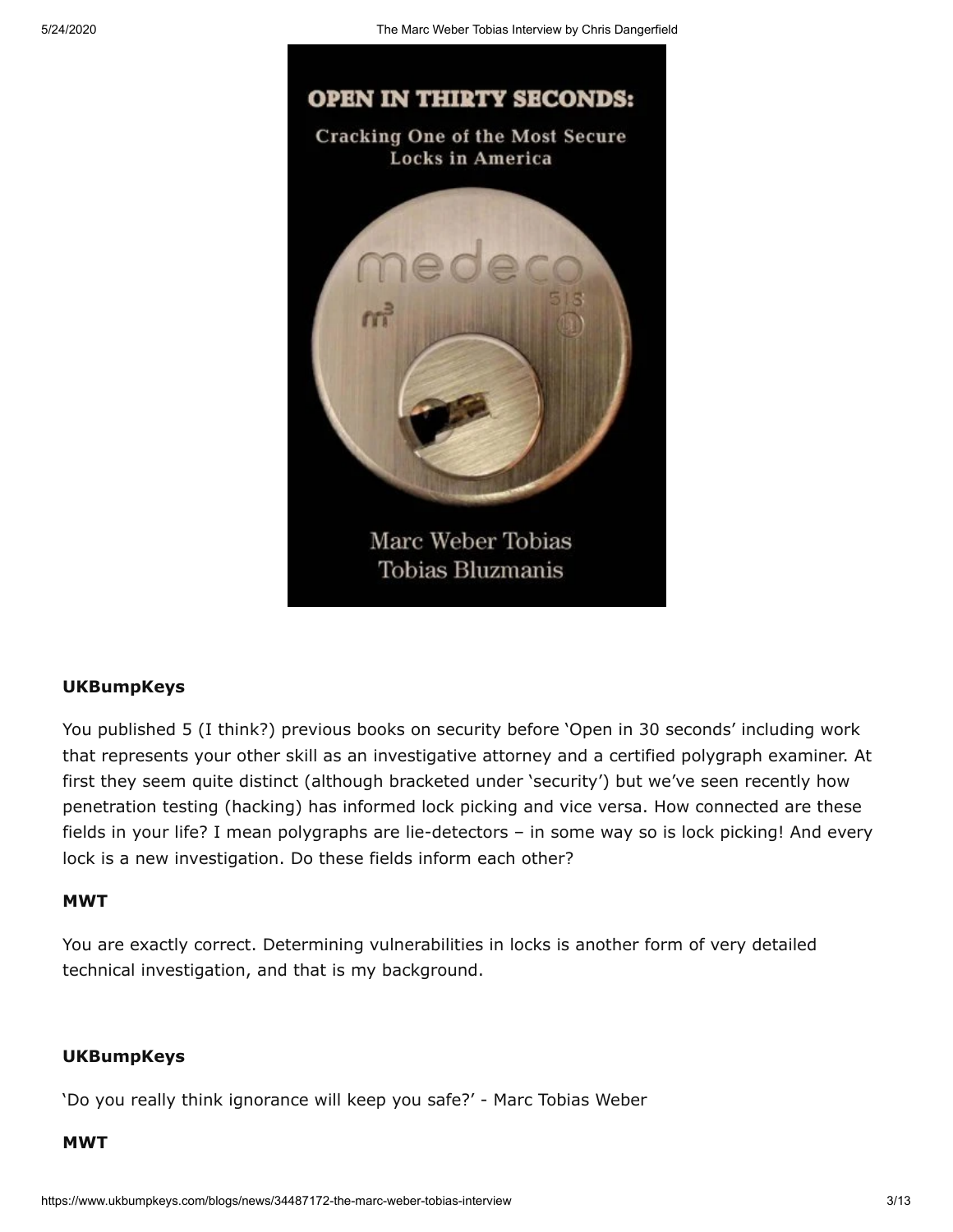Not at all. Security by obscurity does not work, and with the Internet, there are no secrets.

### **UKBumpKeys**

Some people consider the sort of thing we do as irresponsible. Yet I find a consistent strain of responsibility throughout your work, people use locks to protect their families and their possessions, and when they come up short, they need to be held accountable. Do you ever question the social morality of the dissemination of lock picking techniques and information? How do you draw the line between what you do make – or more importantly – do not make, public? It's been said that you're not exposing the problem, you ARE the problem!



## **MWT**

Everyone is entitled to their opinion, but that does not change the fact if a product is not secure. Would you rather be ignorant and not know the problem, while the criminals do? Or would you like to have the information to make your own decision? We do not publish, as a rule, information on high security locks that are used in government or high security facilities where there is a national security interest. Nor do we publish information that is proprietary with regard to locks that we analyse for our clients.

#### **UKBumpKeys**

What is the most ridiculous security flaw you've encountered in a lock?

#### **MWT**

I don't think there is one, although the latest article I wrote in Forbes on the Sentry safe design demonstrates incompetent security engineering. I imagine we will be filing a class action lawsuit with regard to this issue.

#### **UKBumpKeys**

I found the Kaba Simplex story fascinating and especially interesting was KABA's response to the information being provided. How do lock companies respond to your investigations? Is anyone ever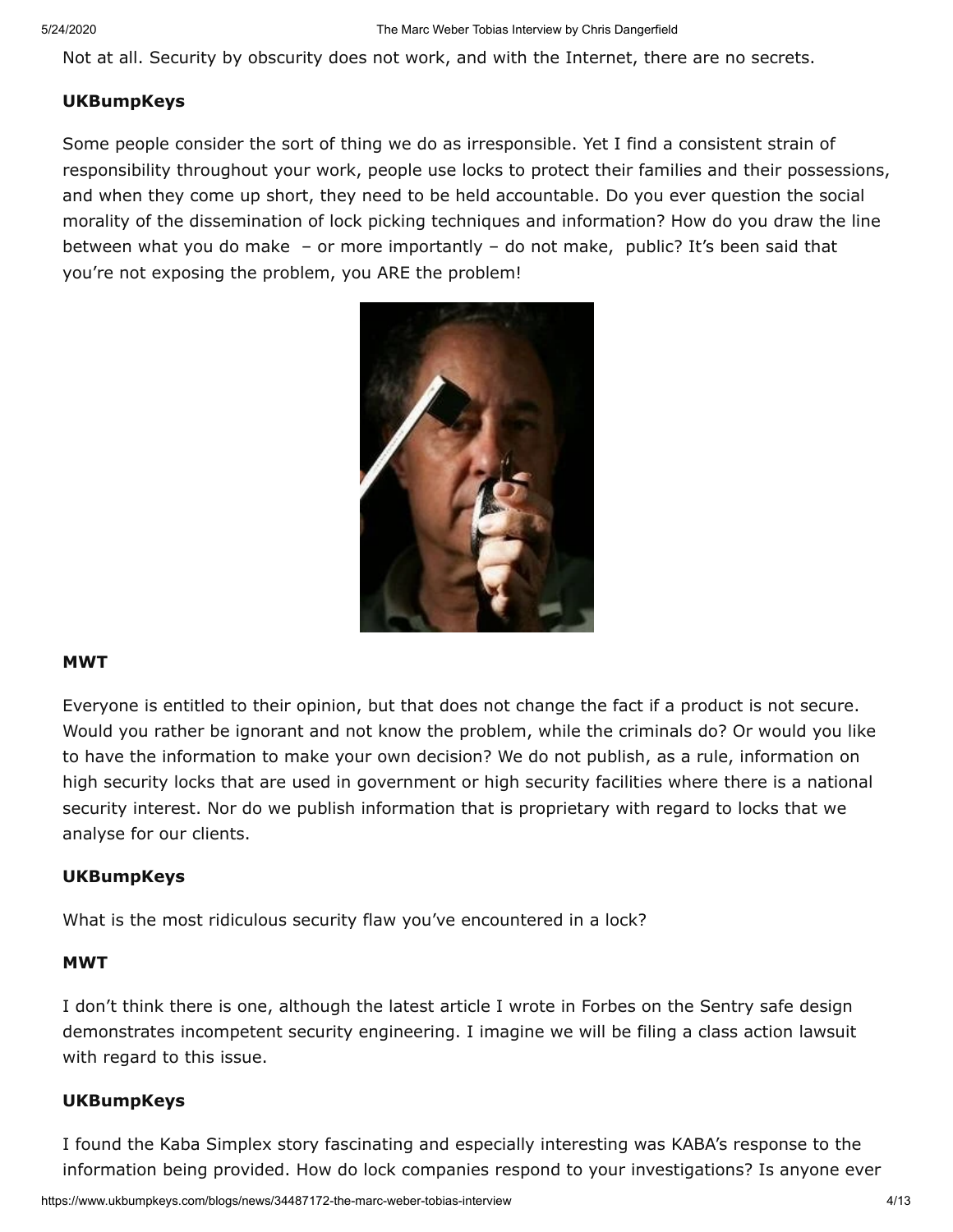grateful? It would make sense to me for companies to come to people like us first, before massproducing a lock, providing prototypes– has this ever happened?

## **MWT**

Lock manufacturers employ experts like us quite frequently. The problem is liability. Most companies will do the right thing, but they also do not want to admit defective designs or they will be subject to damages. We have helped a lot of companies, and saved them a lot of money and bad PR. Yes, they are grateful.

## **UKBumpKeys**

Moving away for people and back to locks (I'm sure that's where we feel more comfortable) what is your preferred method of attacking standard pin cylinders? I say 'preferred' because it's not always the easiest or fastest - for instance I love raking and am very good at it, but I'll much prefer to try and impression a lock, it's my 'preferred' puzzle, so to speak – what's yours?

## **MWT**

Probably rake picking and bumping first. Usually we do a detailed analysis to figure out vulnerabilities, so we are not so interested in traditional means, especially with high security cylinders.



## **UKBumpKeys**

Tell me about your book Locks, Safes and Security – this seems something of a game-changer for you. In the trade it's referred to as 'The Bible'.

## **MWT**

It took about ten years to write the second edition, and almost that long for the LSS+ multimedia edition. I am now working on the next edition. I don't think there was a book ever published quite as comprehensive, but other works just as good.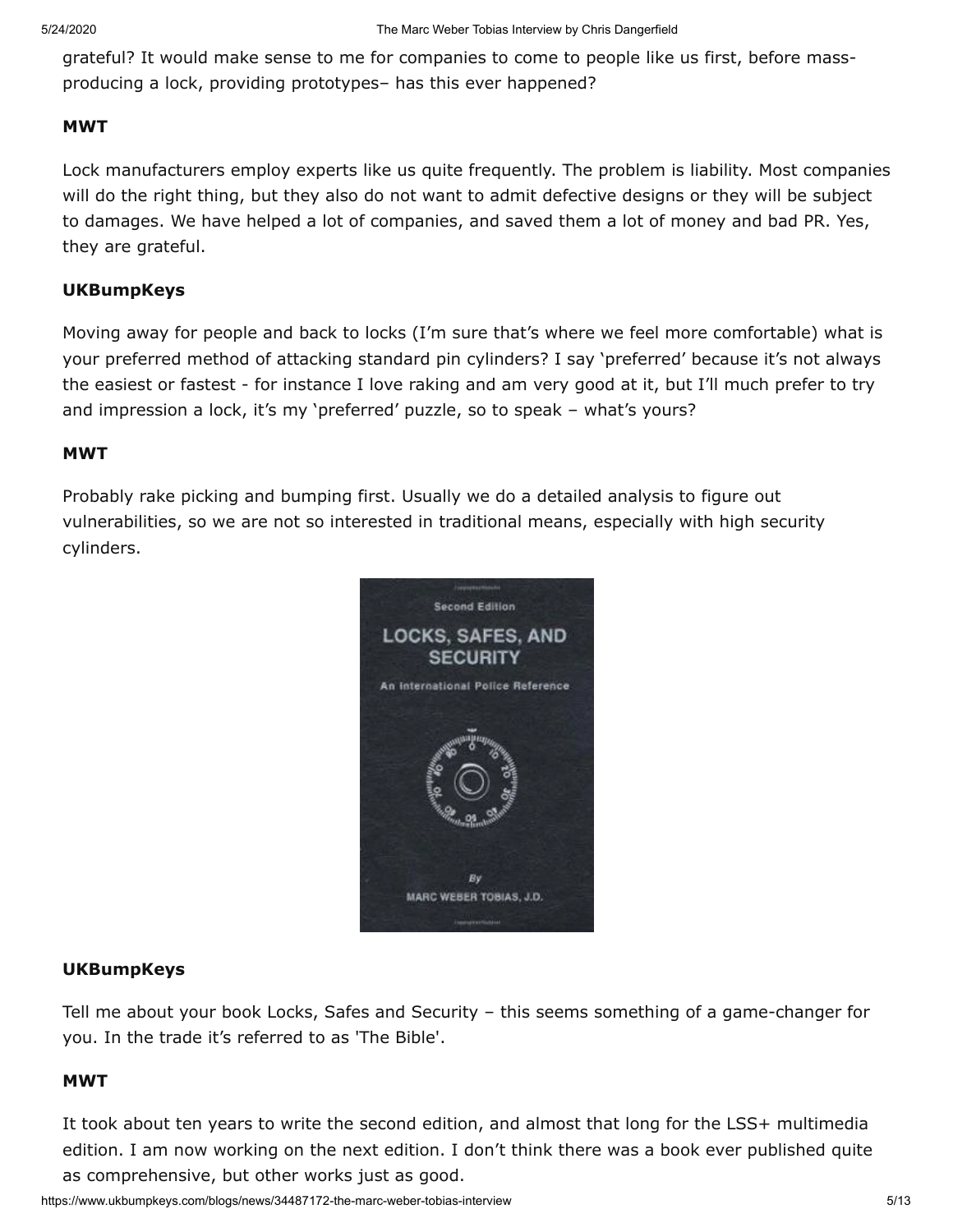#### **UKBumpKeys**

I became obsessed with bumping. I took the shoulder right off – designed different patterns of cuts for different pins and as far as I know was the first person to use Dampeners (rubber washers) to improve the technique. What did you feel about the bumping explosion of the early 2000's?

#### **MWT**

Barry Wels and Klaus Knock introduced bumping in 2004-2005 in Europe, and we alerted the public in 2006 to the dangers. It is a serious problem which has been dealt with by many manufacturers. Bumping was actually first patented in 1925 in the UK. I am not sure about the use of a rubber bumper and if you were the first, but it is clever.

#### **UKBumpKeys**

What is interesting you in the non-destructive entry world at the moment?

#### **MWT**

The use of electronics and sophisticated techniques that we utilize to open locks.

#### **UKBumpKeys**

What direction do you think physical security is going?

## **MWT**

Towards electronics, especially with 3D printer threats.

#### **UKBumpKeys**

When I'm asked the best way to secure a house, I say with all sincerity to get a dog. What advice would you give to the home and/or business owner regarding securing their family or property?

#### **MWT**

A good alarm system. There is no really secure house if it has glass.

#### **UKBumpKeys**

What advice would you give to someone who wants to start lock picking?

#### **MWT**

Be patient, do a lot of reading, and a lot of practicing. It is a great sport and requires a lot of talent, and the use of all senses.

#### **UKBumpKeys**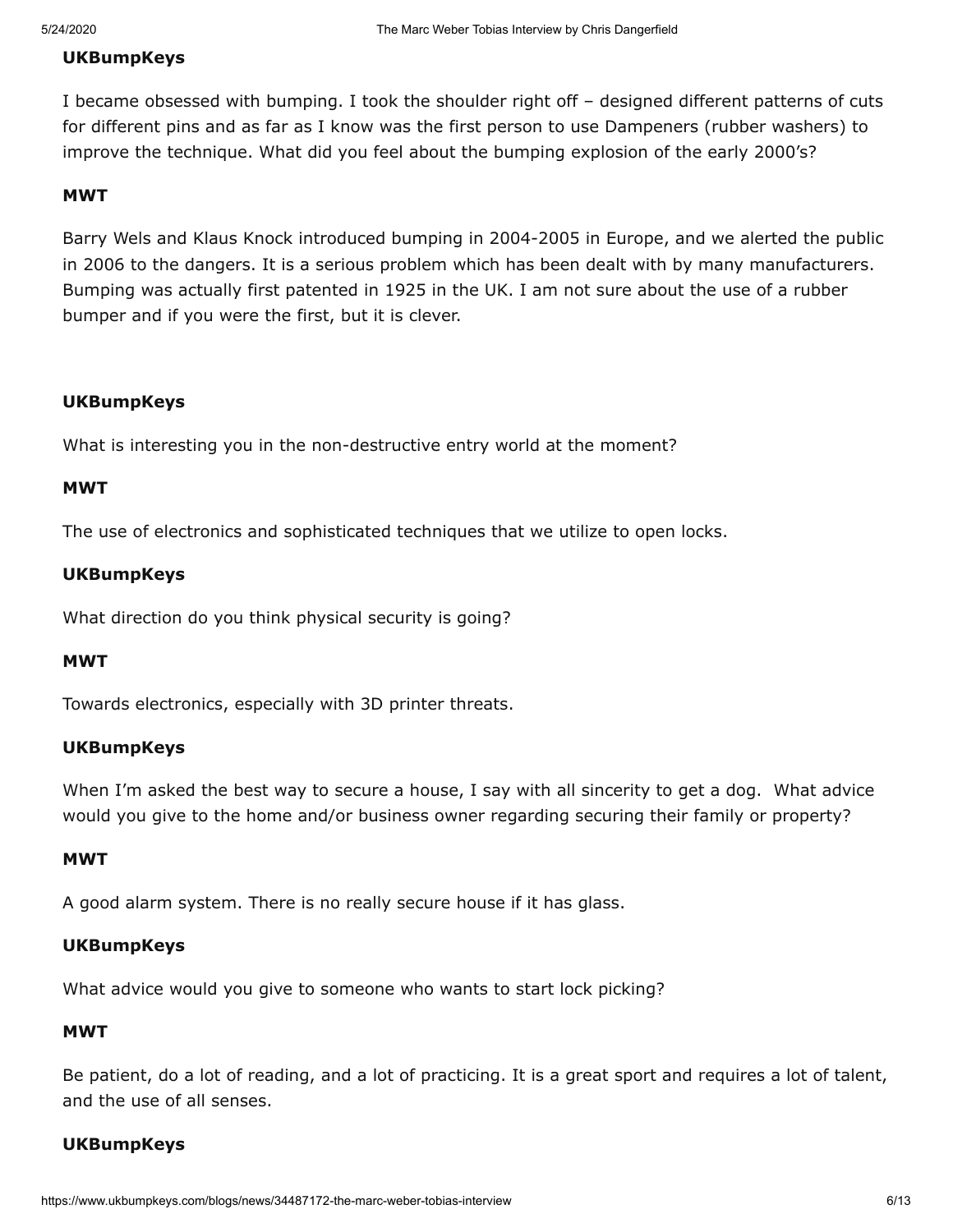You have been banned from casinos and entire hotel chains, and had lawyers breathing down your neck for two decades. What keeps you doing it? And why are you frequently grinning?



#### **MWT**

Because I love what we do and we think we ae pretty good at it. When we find a serious security flaw, the more that people try to cover it up, the better for us, and the public. At the end of the day, people have a right to know. It is THEIR security that is at risk.

## **UKBumpKeys**

Thanks for your time, Marc.

**END**

## **Share this post**

| Share<br><b>R</b> Share<br>Share | Tweet |
|----------------------------------|-------|
|----------------------------------|-------|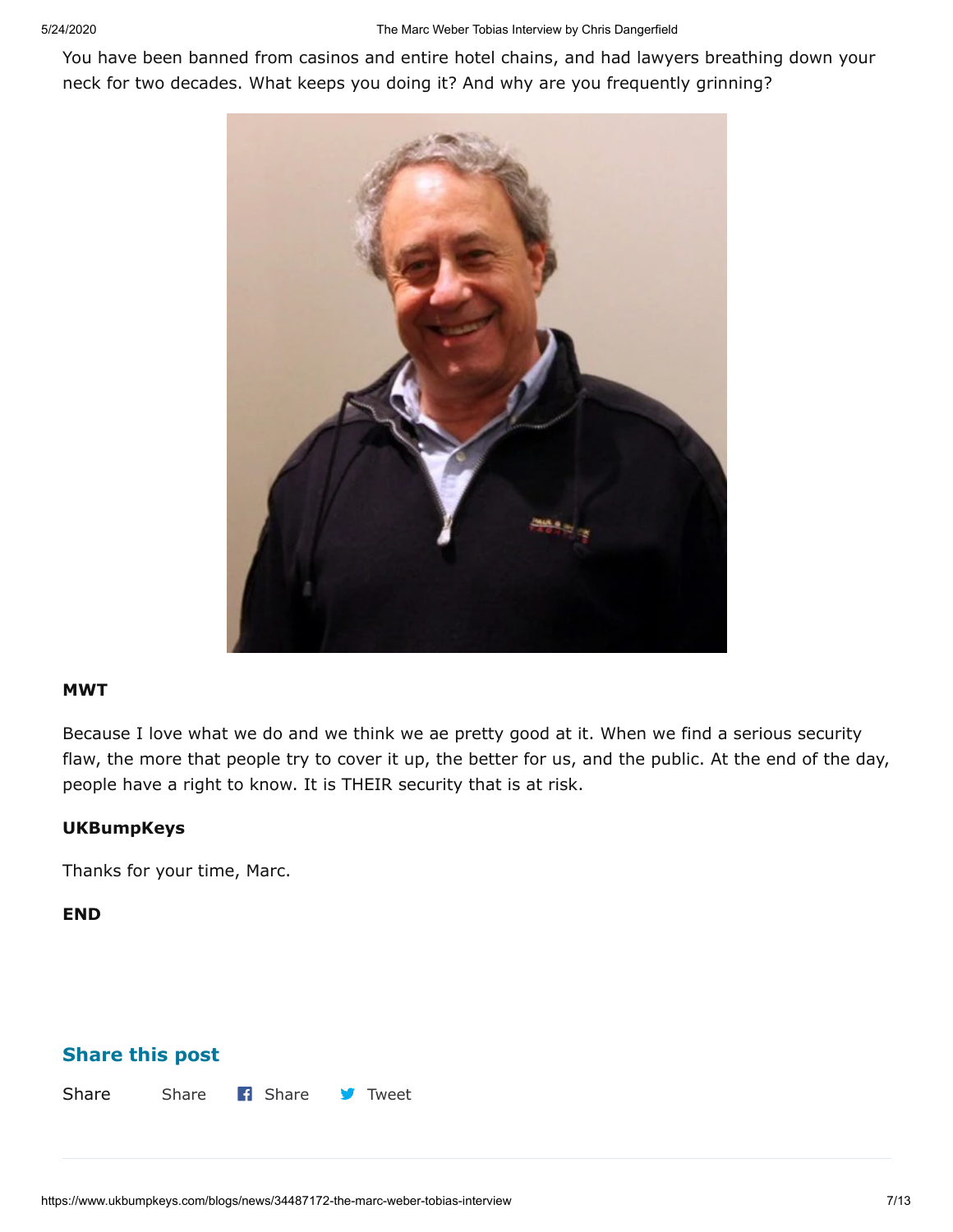Tags: [lock picking](https://www.ukbumpkeys.com/blogs/news/tagged/lock-picking), [lockpicks](https://www.ukbumpkeys.com/blogs/news/tagged/lockpicks), [locksmith tools,](https://www.ukbumpkeys.com/blogs/news/tagged/locksmith-tools) [Marc Weber Tobias](https://www.ukbumpkeys.com/blogs/news/tagged/marc-weber-tobias)

← [Older Post](https://www.ukbumpkeys.com/blogs/news/26881604-the-oliver-diederichsen-interview) [Newer Post](https://www.ukbumpkeys.com/blogs/news/34770180-lock-picking-mailing-list-and-discount-tension-tools) →

### **Recent Articles**

[Lockpicking, Urban Health & Face Masks](https://www.ukbumpkeys.com/blogs/news/lockpicking-urban-health-face-masks) *Apr 20, 2020*

[Lock Picking in a Time of Crisis - Back to The Present!](https://www.ukbumpkeys.com/blogs/news/lock-picking-in-a-time-of-crisis) *Apr 14, 2020*

[Are Progressively Pinned Locks Any Good?](https://www.ukbumpkeys.com/blogs/news/are-progressively-pinned-locks-any-good) *Mar 10, 2020*

## [What is a Master Key?](https://www.ukbumpkeys.com/blogs/news/master-key-dreams) *Mar 05, 2020*

[Decoding Combination Padlocks](https://www.ukbumpkeys.com/blogs/news/decoding-combination-padlocks) *Jan 01, 2020*

[Happy Christmas....I'll let myself in...](https://www.ukbumpkeys.com/blogs/news/happy-christmas-ill-let-myself-in) *Dec 24, 2019*

## **Categories**

| adams                    |
|--------------------------|
| adams rite               |
| auto                     |
| beginner                 |
| beginners                |
| belt                     |
| best possible price      |
| binding                  |
| <b>Bitcoins</b>          |
| blog                     |
| bmw                      |
| broken                   |
| bumping                  |
| <b>Bumping Technique</b> |
| buy lock picks           |
| bypass                   |
|                          |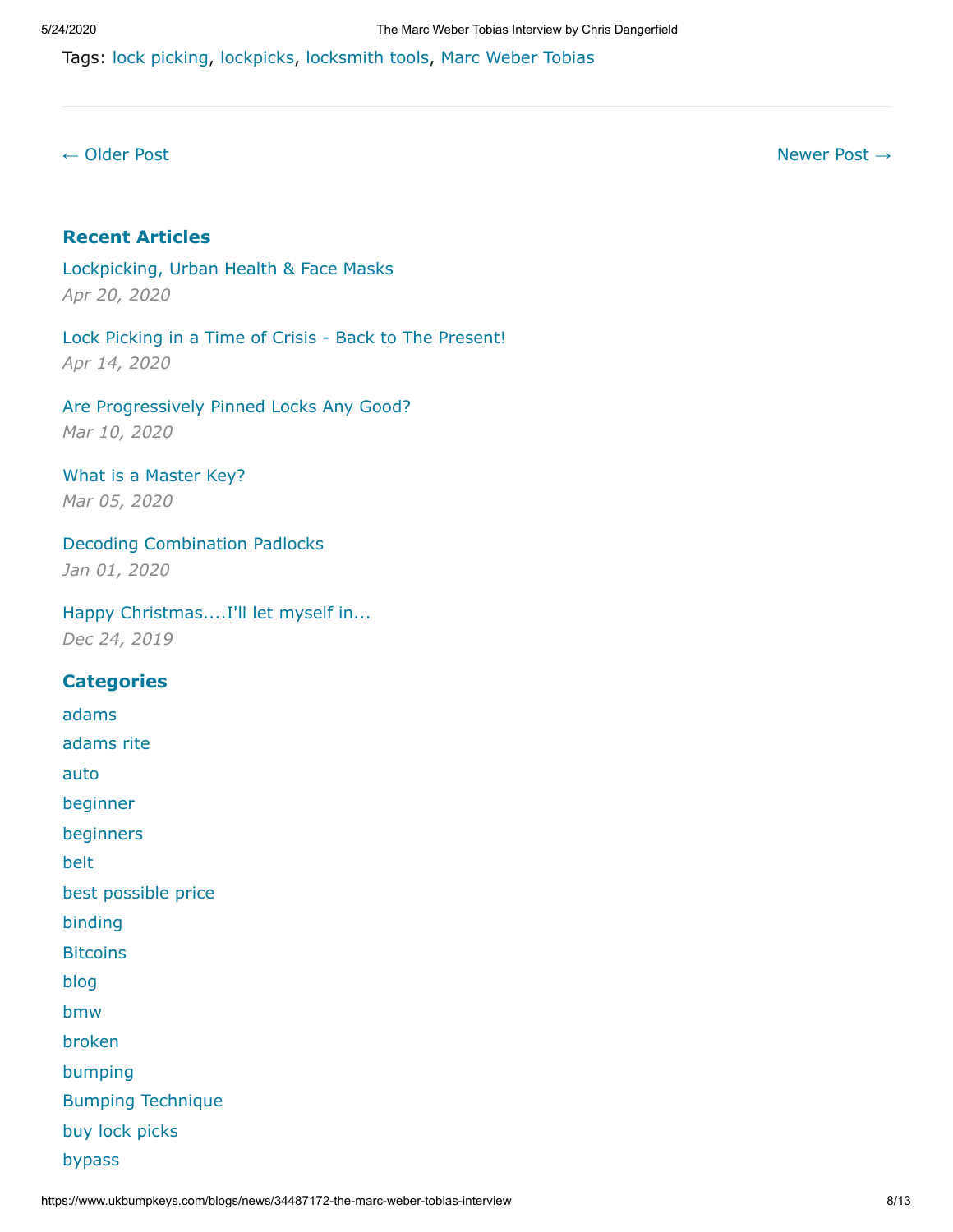- [car](https://www.ukbumpkeys.com/blogs/news/tagged/car)
- [cars](https://www.ukbumpkeys.com/blogs/news/tagged/cars)
- [chastity](https://www.ukbumpkeys.com/blogs/news/tagged/chastity)
- [clear](https://www.ukbumpkeys.com/blogs/news/tagged/clear)
- [combination](https://www.ukbumpkeys.com/blogs/news/tagged/combination)
- [corona](https://www.ukbumpkeys.com/blogs/news/tagged/corona)
- [covid-19](https://www.ukbumpkeys.com/blogs/news/tagged/covid-19)
- [cracking.](https://www.ukbumpkeys.com/blogs/news/tagged/cracking)
- [dampeners](https://www.ukbumpkeys.com/blogs/news/tagged/dampeners)
- [dangerfield](https://www.ukbumpkeys.com/blogs/news/tagged/dangerfield)
- [deals](https://www.ukbumpkeys.com/blogs/news/tagged/deals)
- [decoder](https://www.ukbumpkeys.com/blogs/news/tagged/decoder)
- [diederichsen](https://www.ukbumpkeys.com/blogs/news/tagged/diederichsen)
- [domestic](https://www.ukbumpkeys.com/blogs/news/tagged/domestic)
- [dumas](https://www.ukbumpkeys.com/blogs/news/tagged/dumas)
- [e series](https://www.ukbumpkeys.com/blogs/news/tagged/e-series)
- [electric](https://www.ukbumpkeys.com/blogs/news/tagged/electric)
- [electric pick gun](https://www.ukbumpkeys.com/blogs/news/tagged/electric-pick-gun)
- [epg](https://www.ukbumpkeys.com/blogs/news/tagged/epg)
- [f series](https://www.ukbumpkeys.com/blogs/news/tagged/f-series)
- [Facebook](https://www.ukbumpkeys.com/blogs/news/tagged/facebook)
- [favourite](https://www.ukbumpkeys.com/blogs/news/tagged/favourite)
- [ford](https://www.ukbumpkeys.com/blogs/news/tagged/ford)
- [free](https://www.ukbumpkeys.com/blogs/news/tagged/free)
- [free lock picks](https://www.ukbumpkeys.com/blogs/news/tagged/free-lock-picks)
- [gift](https://www.ukbumpkeys.com/blogs/news/tagged/gift)
- [gift cards](https://www.ukbumpkeys.com/blogs/news/tagged/gift-cards)
- [gifts](https://www.ukbumpkeys.com/blogs/news/tagged/gifts)
- [guide](https://www.ukbumpkeys.com/blogs/news/tagged/guide)
- [gun](https://www.ukbumpkeys.com/blogs/news/tagged/gun)
- [guns](https://www.ukbumpkeys.com/blogs/news/tagged/guns)
- [handles](https://www.ukbumpkeys.com/blogs/news/tagged/handles)
- [home made](https://www.ukbumpkeys.com/blogs/news/tagged/home-made)
- [homebrew](https://www.ukbumpkeys.com/blogs/news/tagged/homebrew)
- [houdini](https://www.ukbumpkeys.com/blogs/news/tagged/houdini)
- [how](https://www.ukbumpkeys.com/blogs/news/tagged/how)
- [how to](https://www.ukbumpkeys.com/blogs/news/tagged/how-to)
- [how to pick locks](https://www.ukbumpkeys.com/blogs/news/tagged/how-to-pick-locks)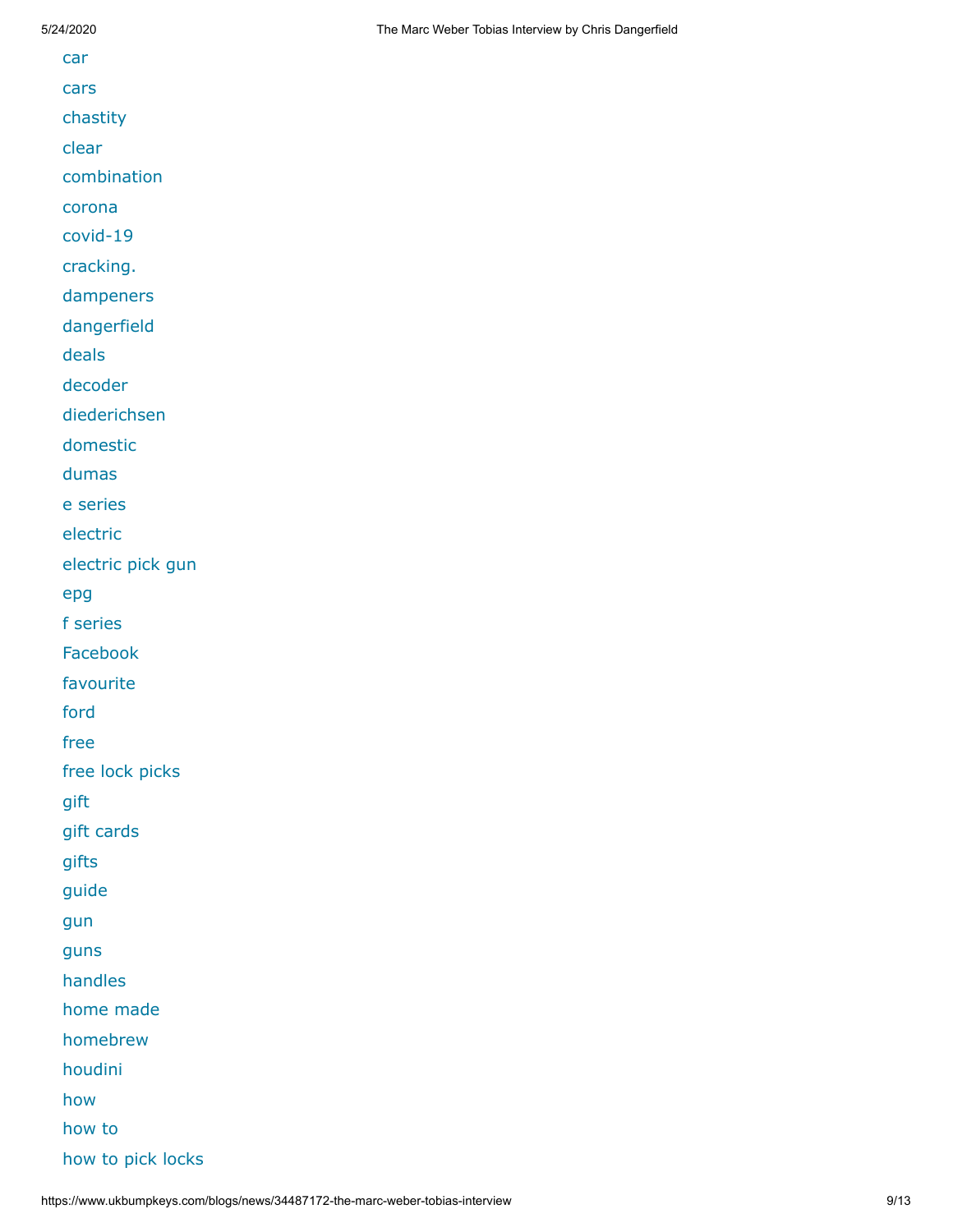[howto](https://www.ukbumpkeys.com/blogs/news/tagged/howto)

[impressioning](https://www.ukbumpkeys.com/blogs/news/tagged/impressioning)

[impressioning locks](https://www.ukbumpkeys.com/blogs/news/tagged/impressioning-locks)

[impressioning tools sets](https://www.ukbumpkeys.com/blogs/news/tagged/impressioning-tools-sets)

[instructions](https://www.ukbumpkeys.com/blogs/news/tagged/instructions)

[jiggler keys](https://www.ukbumpkeys.com/blogs/news/tagged/jiggler-keys)

[jigglers](https://www.ukbumpkeys.com/blogs/news/tagged/jigglers)

[jos weyers](https://www.ukbumpkeys.com/blogs/news/tagged/jos-weyers)

[keys](https://www.ukbumpkeys.com/blogs/news/tagged/keys)

[keyway](https://www.ukbumpkeys.com/blogs/news/tagged/keyway)

[klom](https://www.ukbumpkeys.com/blogs/news/tagged/klom)

[kronos](https://www.ukbumpkeys.com/blogs/news/tagged/kronos)

[learn lock picking](https://www.ukbumpkeys.com/blogs/news/tagged/learn-lock-picking)

[lishi](https://www.ukbumpkeys.com/blogs/news/tagged/lishi)

[lock](https://www.ukbumpkeys.com/blogs/news/tagged/lock)

[lock bumping](https://www.ukbumpkeys.com/blogs/news/tagged/lock-bumping)

[lock impressioning](https://www.ukbumpkeys.com/blogs/news/tagged/lock-impressioning)

[lock pick](https://www.ukbumpkeys.com/blogs/news/tagged/lock-pick)

[lock pick sets](https://www.ukbumpkeys.com/blogs/news/tagged/lock-pick-sets)

[lock picking](https://www.ukbumpkeys.com/blogs/news/tagged/lock-picking)

[lock picking news](https://www.ukbumpkeys.com/blogs/news/tagged/lock-picking-news)

[lock picking sets](https://www.ukbumpkeys.com/blogs/news/tagged/lock-picking-sets)

[Lock Picks](https://www.ukbumpkeys.com/blogs/news/tagged/lock-picks)

[lock picks for sale](https://www.ukbumpkeys.com/blogs/news/tagged/lock-picks-for-sale)

[lock rakes](https://www.ukbumpkeys.com/blogs/news/tagged/lock-rakes)

[lock raking](https://www.ukbumpkeys.com/blogs/news/tagged/lock-raking)

[Lock Smith Tools](https://www.ukbumpkeys.com/blogs/news/tagged/lock-smith-tools)

[lockpick card](https://www.ukbumpkeys.com/blogs/news/tagged/lockpick-card)

[lockpick set](https://www.ukbumpkeys.com/blogs/news/tagged/lockpick-set)

[lockpicking](https://www.ukbumpkeys.com/blogs/news/tagged/lockpicking)

**[lockpicks](https://www.ukbumpkeys.com/blogs/news/tagged/lockpicks)** 

[locks](https://www.ukbumpkeys.com/blogs/news/tagged/locks)

[locksmith](https://www.ukbumpkeys.com/blogs/news/tagged/locksmith)

[locksmith sets](https://www.ukbumpkeys.com/blogs/news/tagged/locksmith-sets)

[locksmith tools](https://www.ukbumpkeys.com/blogs/news/tagged/locksmith-tools)

[locksmith tools sets](https://www.ukbumpkeys.com/blogs/news/tagged/locksmith-tools-sets)

[locksmiths](https://www.ukbumpkeys.com/blogs/news/tagged/locksmiths)

[locksport](https://www.ukbumpkeys.com/blogs/news/tagged/locksport)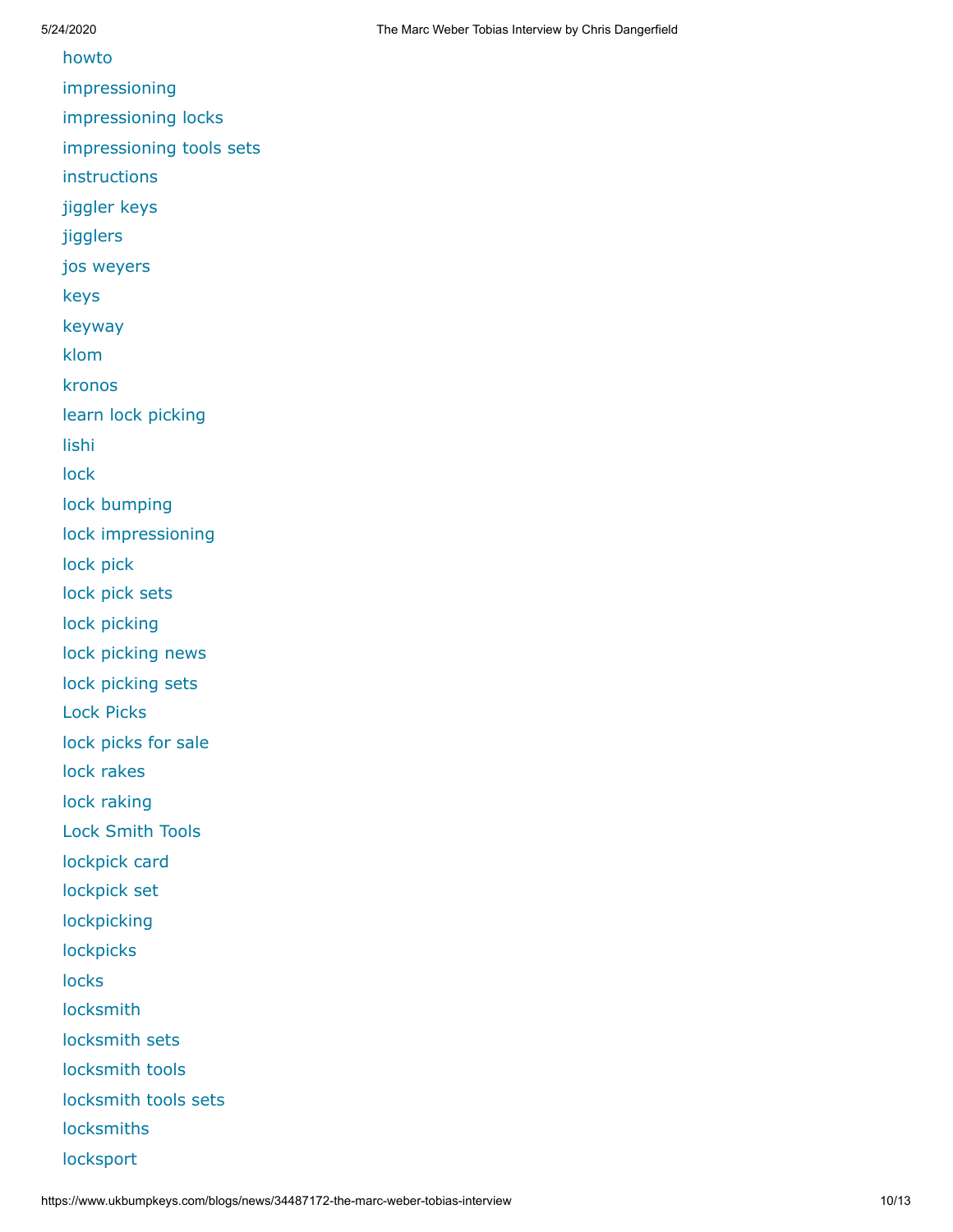[luck](https://www.ukbumpkeys.com/blogs/news/tagged/luck)

[magic](https://www.ukbumpkeys.com/blogs/news/tagged/magic)

[manual](https://www.ukbumpkeys.com/blogs/news/tagged/manual)

[marc tobias](https://www.ukbumpkeys.com/blogs/news/tagged/marc-tobias)

[Marc Weber Tobias](https://www.ukbumpkeys.com/blogs/news/tagged/marc-weber-tobias)

[master](https://www.ukbumpkeys.com/blogs/news/tagged/master)

[miniknife](https://www.ukbumpkeys.com/blogs/news/tagged/miniknife)

[multipick](https://www.ukbumpkeys.com/blogs/news/tagged/multipick)

[new shop](https://www.ukbumpkeys.com/blogs/news/tagged/new-shop)

[New Tools](https://www.ukbumpkeys.com/blogs/news/tagged/new-tools)

[non-destructive](https://www.ukbumpkeys.com/blogs/news/tagged/non-destructive)

[oli](https://www.ukbumpkeys.com/blogs/news/tagged/oli)

[oliver diederichsen](https://www.ukbumpkeys.com/blogs/news/tagged/oliver-diederichsen)

[pdf](https://www.ukbumpkeys.com/blogs/news/tagged/pdf)

[pick](https://www.ukbumpkeys.com/blogs/news/tagged/pick)

[picking](https://www.ukbumpkeys.com/blogs/news/tagged/picking)

[pin](https://www.ukbumpkeys.com/blogs/news/tagged/pin)

[polaris](https://www.ukbumpkeys.com/blogs/news/tagged/polaris)

[practice](https://www.ukbumpkeys.com/blogs/news/tagged/practice)

[practice locks](https://www.ukbumpkeys.com/blogs/news/tagged/practice-locks)

[present](https://www.ukbumpkeys.com/blogs/news/tagged/present)

[progressive](https://www.ukbumpkeys.com/blogs/news/tagged/progressive)

[rakes](https://www.ukbumpkeys.com/blogs/news/tagged/rakes)

[raking](https://www.ukbumpkeys.com/blogs/news/tagged/raking)

[rings](https://www.ukbumpkeys.com/blogs/news/tagged/rings)

[rite](https://www.ukbumpkeys.com/blogs/news/tagged/rite)

[safe](https://www.ukbumpkeys.com/blogs/news/tagged/safe)

[safecracking](https://www.ukbumpkeys.com/blogs/news/tagged/safecracking)

[security](https://www.ukbumpkeys.com/blogs/news/tagged/security)

[sets](https://www.ukbumpkeys.com/blogs/news/tagged/sets)

[shark](https://www.ukbumpkeys.com/blogs/news/tagged/shark)

[skeleton keys](https://www.ukbumpkeys.com/blogs/news/tagged/skeleton-keys)

[skeleton-key](https://www.ukbumpkeys.com/blogs/news/tagged/skeleton-key)

[snapped](https://www.ukbumpkeys.com/blogs/news/tagged/snapped)

[social media](https://www.ukbumpkeys.com/blogs/news/tagged/social-media)

[starter](https://www.ukbumpkeys.com/blogs/news/tagged/starter)

[starters](https://www.ukbumpkeys.com/blogs/news/tagged/starters)

[tension tools](https://www.ukbumpkeys.com/blogs/news/tagged/tension-tools)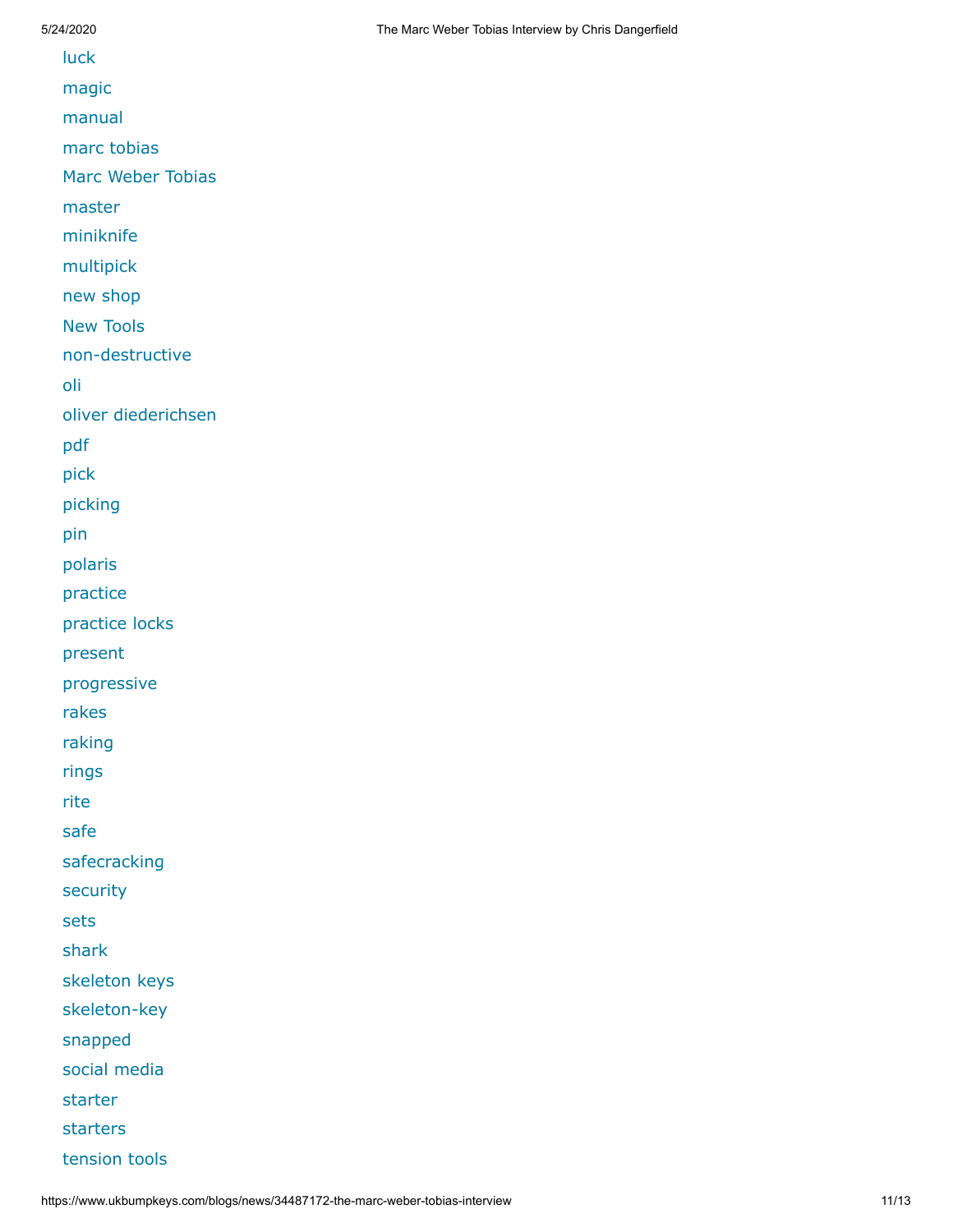|          | u. |     | ٠ |   |
|----------|----|-----|---|---|
| -<br>. . |    | - 1 |   | × |

- [tibbe](https://www.ukbumpkeys.com/blogs/news/tagged/tibbe)
- [tok](https://www.ukbumpkeys.com/blogs/news/tagged/tok)
- [top](https://www.ukbumpkeys.com/blogs/news/tagged/top)
- **[Twitter](https://www.ukbumpkeys.com/blogs/news/tagged/twitter)**
- [uk bump keys](https://www.ukbumpkeys.com/blogs/news/tagged/uk-bump-keys)
- [ukbumpkeys](https://www.ukbumpkeys.com/blogs/news/tagged/ukbumpkeys)
- [ukbumpkeys.com](https://www.ukbumpkeys.com/blogs/news/tagged/ukbumpkeys-com)
- [ultra](https://www.ukbumpkeys.com/blogs/news/tagged/ultra)
- [unikey](https://www.ukbumpkeys.com/blogs/news/tagged/unikey)
- [valentine's](https://www.ukbumpkeys.com/blogs/news/tagged/valentines)
- [vice](https://www.ukbumpkeys.com/blogs/news/tagged/vice)
- [victorian](https://www.ukbumpkeys.com/blogs/news/tagged/victorian)
- [washers](https://www.ukbumpkeys.com/blogs/news/tagged/washers)
- [wrenches](https://www.ukbumpkeys.com/blogs/news/tagged/wrenches)

|  |  | <b>QUICK LINKS</b> |
|--|--|--------------------|
|  |  |                    |

[Contact](https://www.ukbumpkeys.com/pages/contact) Us

[Videos](https://www.ukbumpkeys.com/pages/video-tutorials)

[About](https://www.ukbumpkeys.com/pages/about-us) Us

[FAQs](https://www.ukbumpkeys.com/pages/faqs)

**[Testimonials](https://www.ukbumpkeys.com/a/review/all)** 

[Delivery](https://www.ukbumpkeys.com/pages/delivery-info) Info

[T&C](https://www.ukbumpkeys.com/pages/terms)

## **GET IN TOUCH**

We are the largest specialist lock picking and non-destructive entry tool shop, with thousands of satisfied customers. Your information is secured with industry strength SSL encryption, we dispatch orders fast and we have a 30 day, easy returns policy.

We provide amazing support and we're experts in our field. Just read what all of our happy customers say about us!